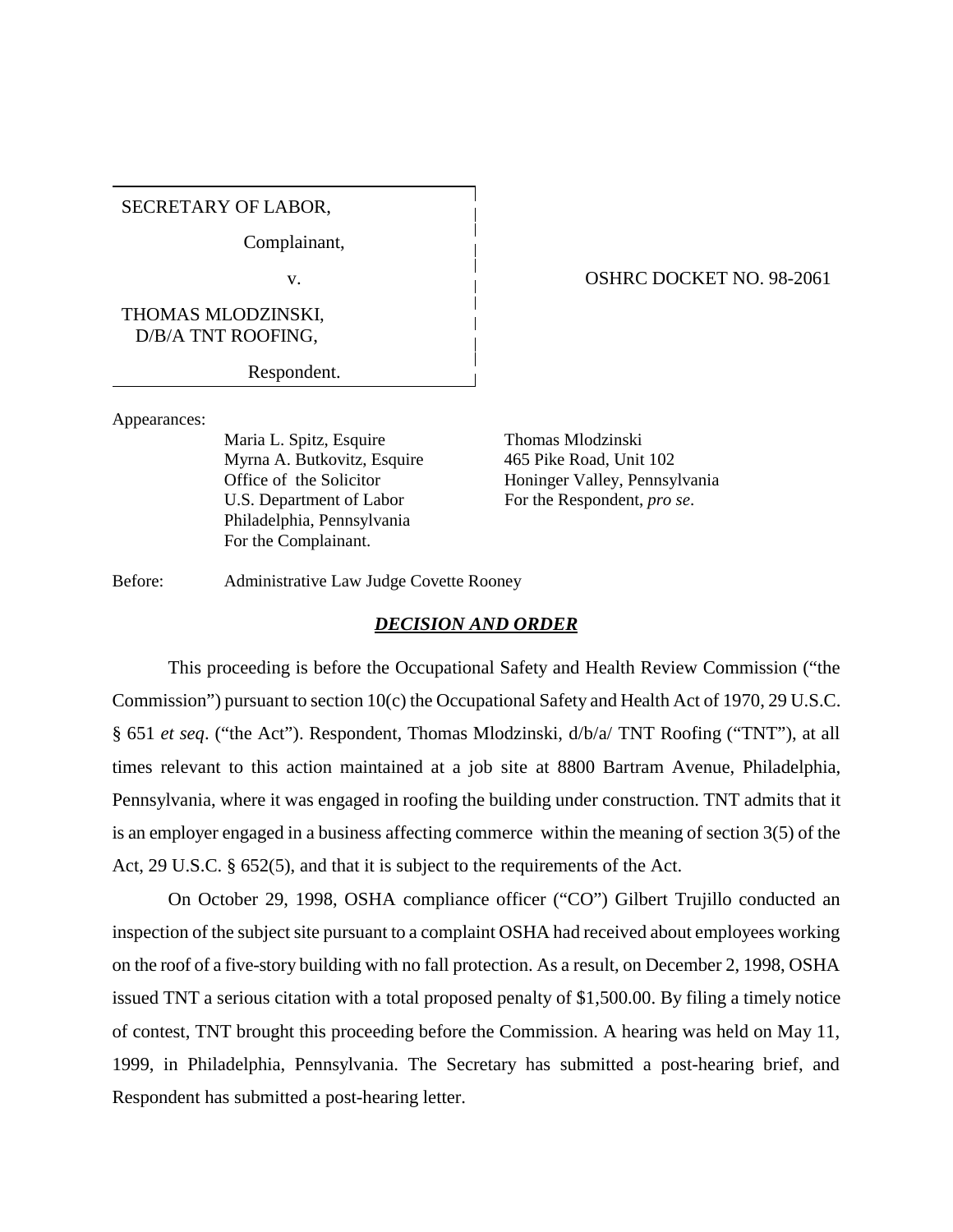#### *The Citation*

Item 1a alleges a violation of 29 C.F.R. § 1926.501(b)(10) or, in the alternative, 29 C.F.R.

 $§$  1926.501(b)(13).<sup>1</sup> Item 1a alleges as follows:

An employee, working on the roof of the Fairfield Inn, 40 feet from ground level was not using any personal fall arrest system.

The cited standards provide as follows:

29 C.F.R. 1926.501(b)(10) -- [E]ach employee engaged in roofing activities on lowslope roofs, with unprotected sides and edges 6 feet (1.8 m) or more above lower levels shall be protected from falling by guardrail systems, safety net systems, personal fall arrest systems, or a combination of warning line system and guardrail system, warning line system and safety net system, or warning line system and personal fall arrest system, or warning line system and safety monitoring system. Or, on roofs 50-feet (15.25 m) or less in width (see Appendix A to subpart M of this part), the use of a safety monitoring system alone [i.e. without the warning line system] is permitted.

29 C.F.R. 1926.501(b)(13) -- Each employee engaged in residential construction activities 6 feet (1.8 m) or more above lower levels shall be protected by guardrail systems, safety net system, or personal fall arrest system unless another provision in paragraph (b) of this section provides for an alternative fall protection measure. Exception: When the employer can demonstrate that it is infeasible or creates a greater hazard to use these systems, the employer shall develop and implement a fall protection plan which meets the requirements of paragraph (k) of § 1926.502.

Item 1b alleges a violation of 29 C.F.R.  $\S$  1926.501(b)(11) or, in the alternative, 29 C.F.R.

§ 1926.501(b)(13), as follows:

Two employees, working on the roof (6 in 12 pitch) of the Fairfield Inn, 50 feet from ground level, were not using the available personal fall arrest system.

29 C.F.R. § 1926.501(b)(11) provides as follows:

Each employee on a steep roof with unprotected sides and edges 6 feet (1.8 m) or more above lower levels shall be protected from falling by guardrail systems with toeboards, safety net systems, or personal fall arrest systems.

## *The OSHA Inspection*

<sup>&</sup>lt;sup>1</sup>As issued, items 1a and 1b alleged violations of 29 C.F.R. §§ 1926.501(b)(10) and 1926.501(b)(11). However, by order dated April 29, 1999, I granted the Secretary's motion to amend the citation and complaint to allege alternative violations of 29 C.F.R. 1926.501(b)(13).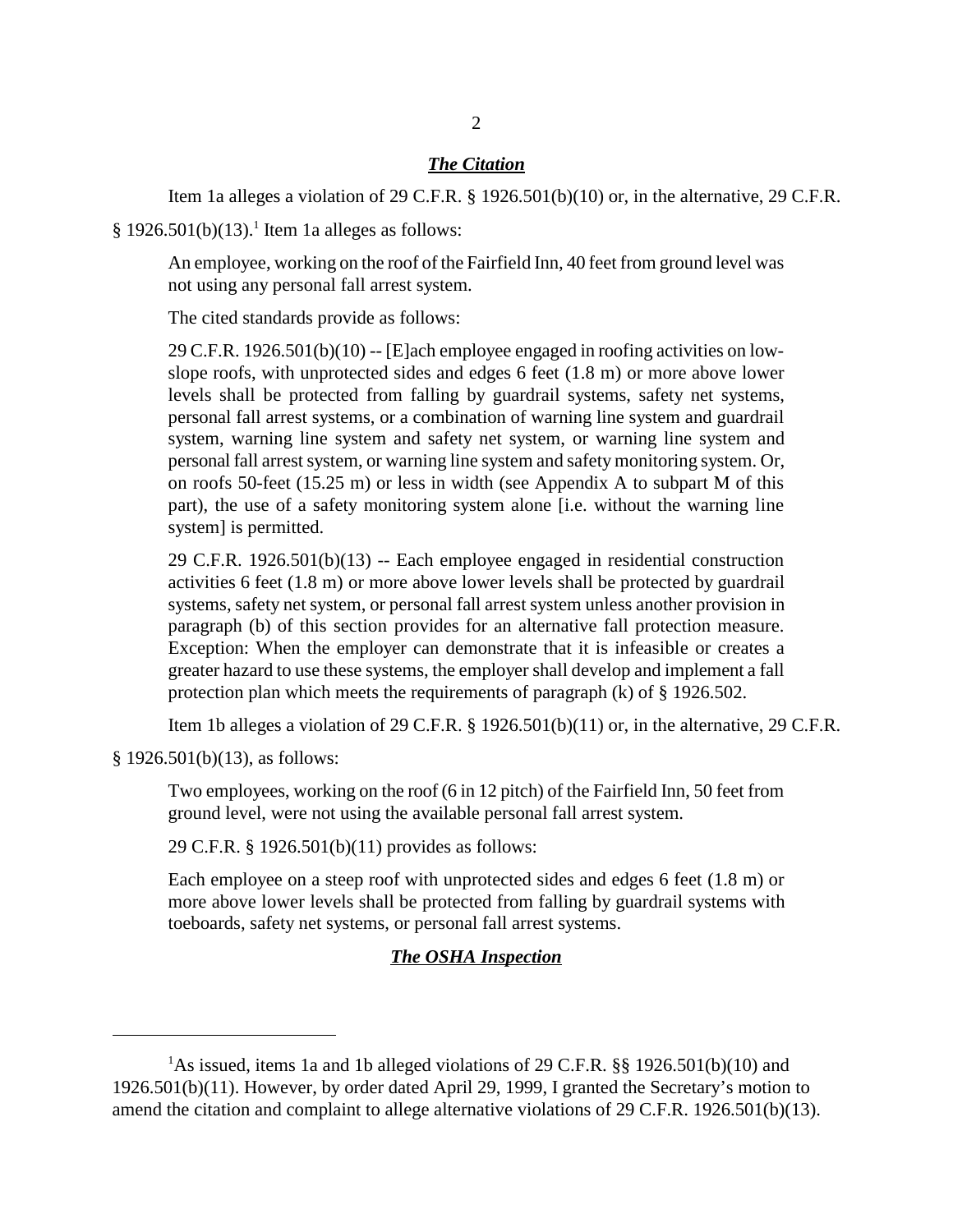CO Trujillo testified that as he approached the site on October 29th, he saw an individual working near the edge of the roof without any fall protection. He videoed him, and, upon arriving at the site, met with Greg Deavors, the supervisor for the general contractor, who said that the only subcontractor on the job was the roofing subcontractor. Deavors then said he had to leave but gave the CO permission to look around. Trujillo went in search of the roofing supervisor, and in the back of the building he saw two individuals working on the roof without fall protection; one was on a lowslope roof about 40 feet from the ground and was nailing shingles about 3 feet from the edge, while the other was on a steep-slope roof about 50 feet from the ground and was nailing shingles about 6 feet from the edge. The CO videoed them and then presented his credentials and asked them to come down, and as he walked around to the front of the building to meet them, he saw another person on the roof without fall protection; this person was also on a steep-slope roof about 50 feet from the ground and he was nailing shingles 4 to 6 feet from the edge. The CO also videoed this individual and, after showing him his credentials, asked him to come down as well. $2$  (Tr. 15, 19-35).

CO Trujillo further testified that this last person came down first, and that after he introduced himself and presented his credentials again, the person identified himself as Thomas Mlodzinski, the owner of TNT; he told the CO there were three TNT employees at the site, including himself, that this was their fourth day on the job, and that they were about 75 percent done. The CO said that Mlodzinski was very cooperative until he told him that a citation would be issued and that there could be a monetary penalty, at which point Mlodzinski became angry and walked away. The CO also said that he spoke to the other two workers a short time later, after they had come down, cleaned up the site and were preparing to leave. He introduced himself and presented his credentials, after which he learned that the employee who had been on the low-slope roof was Mr. White, that the other employee was Mr. Altimoro, and that both worked for TNT. When the CO asked him why he had not been wearing fall protection, White replied that they had been wearing it earlier but had stopped using it because they felt secure without it. CO Trujillo returned to the site the next day, at which time he verified with Deavors his estimates of the roof heights; he also verified his belief that White had been working on a low-slope roof and that Altimoro and Mlodzinski had been working

<sup>&</sup>lt;sup>2</sup>At the hearing, CO Trujillo identified Exhibit G-3 as an edited copy of the video he had taken, and he described what G-3 depicted as he viewed it. (Tr. 21-35).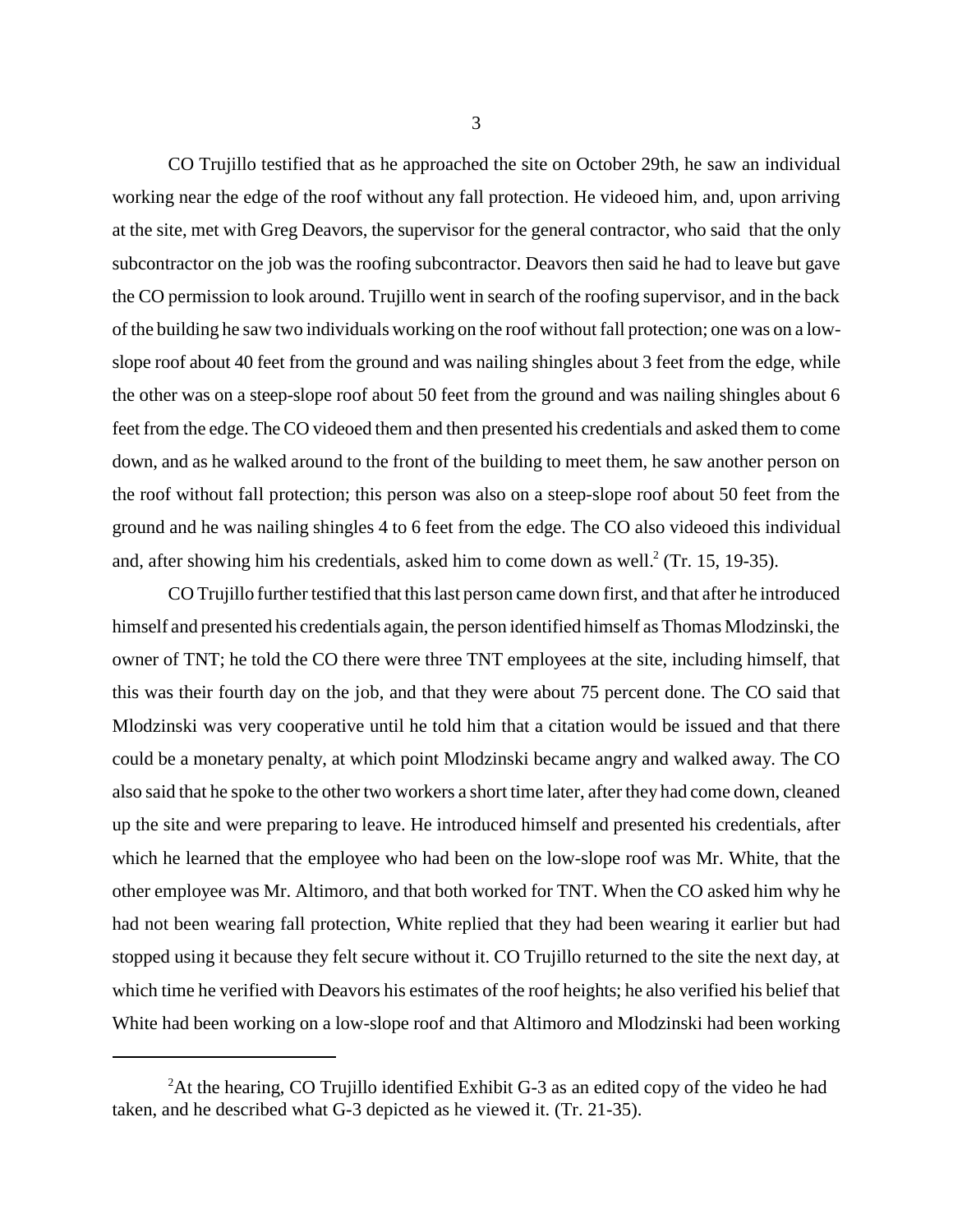on steep-slope roofs.<sup>3</sup> Trujillo did not see Mlodzinski, but White and Altimoro were working on the roof again; however, this time each was using a fall arrest system. (Tr. 21-22, 27-39, 56-57).

## *The Secretary's Burden of Proof*

The Secretary has the burden of proving her case by a preponderance of the evidence. In order to establish a violation of an OSHA standard, the Secretary must show (a) the applicability of the cited standard, (b) the employer's noncompliance with the standard's terms, (c) employee access to the violative conditions, and (d) the employer's actual or constructive knowledge of the violation (*i.e.*, the employer either knew, or with the exercise of reasonable diligence could have known, of the violative condition). *Atlantic Battery Co.*, 16 BNA OSHA 2131, 2138 (No. 90-1747, 1994).

# *Discussion*

It is clear from the record that the subject structure was a commercial building. It is also clear that one employee was working without fall protection on a low-slope area of the roof and that two employees were working without fall protection on steep-slope areas of the roof. CO Trujillo accordingly determined that section 1926.501(b)(10) applied to the low-slope roof area and that section 1926.501(b)(11) applied to the steep-slope roof areas. However, after the citation was issued, the Secretary determined that the cited conditions also violated section 1926.501(b)(13), which applies to residential construction. The Secretary therefore moved to amend her citation and complaint to allege an alternative violation of section 1926.501(b)(13), and, as noted above, the Secretary's motion was granted. At the hearing, Trujillo discussed Exhibit G-2, OSHA Instruction STD 3.1, dated December 8, 1995, which is entitled "Interim Fall Protection Compliance Guidelines for Residential Construction." He testified that pursuant to G-2, residential construction applies to structures where the work environment and the materials, methods and procedures used are essentially the same as those used for typical house and townhouse construction. He further testified that the conditions he observed at the subject site would also be covered by section 1926.501(b)(13) because the materials, methods and procedures TNT used on the subject building were essentially

<sup>&</sup>lt;sup>3</sup>The CO testified that Deavors told him that the low-slope roof was a "4-in-12" (one that goes up 4 inches vertically for every 12 horizontal inches) and that the steep-slope roof was a "6 in-12" (one going up 6 inches vertically for every 12 horizontal inches). The CO further testified that OSHA defines a "4-in-12" or lower roof as a low-slope roof and a roof over a "4-in-12" as a steep-slope roof. (Tr. 27-31).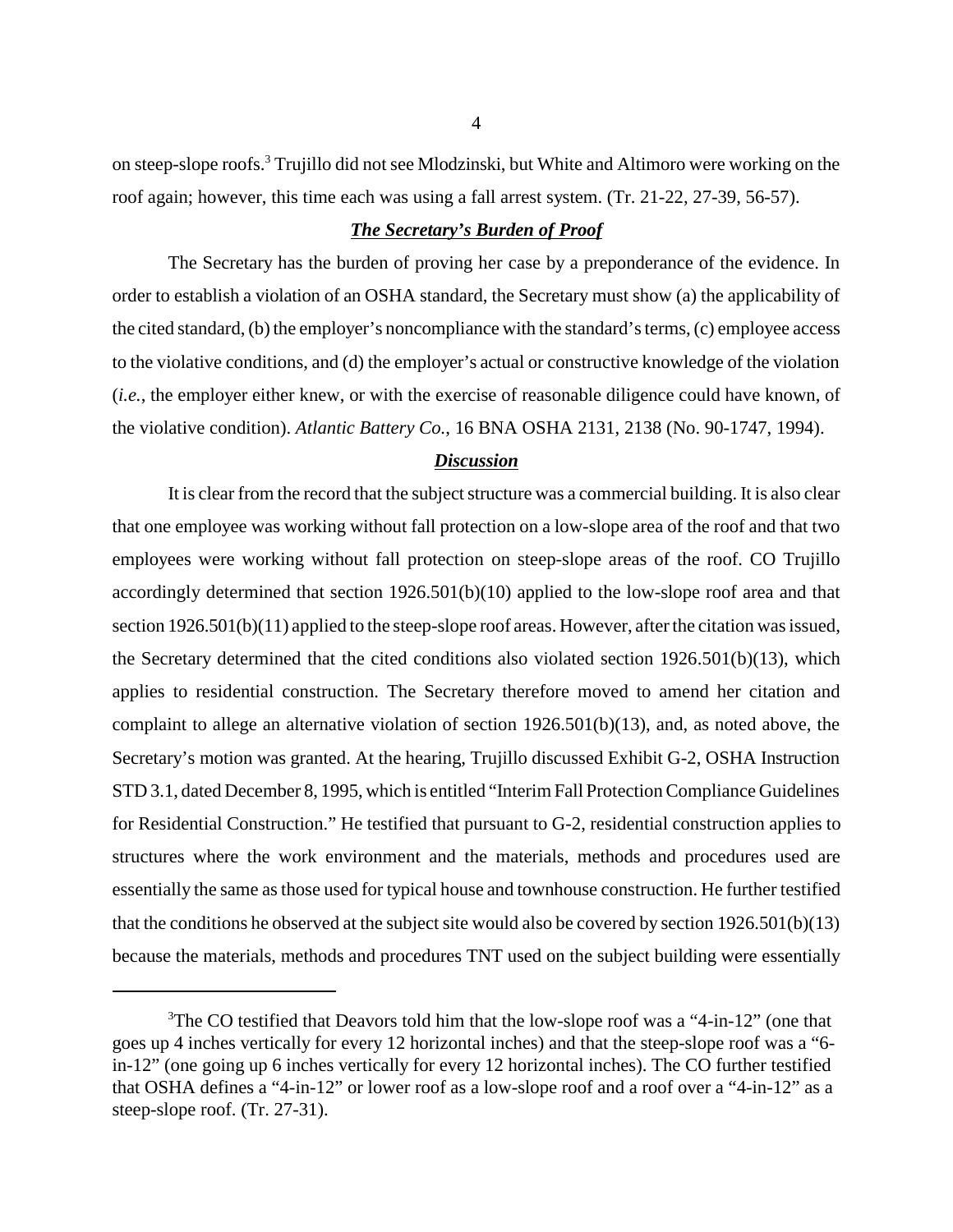the same as those used in single-family and townhouse construction. Trujillo noted that the fall protection measures set out in section  $1926.501(b)(13)$  are the same as those set out in sections 1926.501(b)(10) and (11), that the protective measures the employer may implement apply to both low-slope and steep-slope roofs, and that his analysis of the conditions at the subject site would be the same if section  $1926.501(b)(13)$  were applied.<sup>4</sup> (Tr. 41-47).

The interpretation of a standard by the promulgating agency is controlling unless "clearly erroneous or inconsistent with the regulation itself." *Udall v. Tallman*, 87 S.Ct. 792, 801 (1965). Moreover, the Secretary's reasonable interpretations of her own regulations are entitled to deference in enforcement proceedings. *Martin v. OSHRC ("C.F. & I. Steel Corp.")*, 111 S.Ct. 1171, 1179 [14 BNA OSHC 2097] (1991). The Secretary's interpretation of section 1926.501(b)(13) as set out above is reasonable and not inconsistent with either the terms or the purpose of the regulation. I find, therefore, that 29 C.F.R. 1926.501(b)(13) applies to the circumstances in this case.

Turning to the cited conditions, TNT has admitted that on October 29, 1998, one of its employees worked on a roof at the site approximately 40 feet above the ground without using any personal fall arrest system; TNT has also admitted that on October 29, 1998, two of its employees

4 OSHA Instruction STD 3.1 provides, in pertinent part, that:

Subpart M does not define "residential construction." For the purposes of interim compliance guidance under this directive, the term "residential construction" applies to structures where the working environment, and the construction materials, methods, and procedures employed are essentially the same as those used for typical house (single-family dwelling) and townhouse construction. Discrete parts of a large commercial structure may come within the scope of this directive (for example, a shingled entrance way to a mall), but such coverage does not mean that the entire structure thereby comes within the terms of this directive....Paragraphs  $1926.501(b)(10)$  and  $(b)(11)$  address fall protection for employees performing roofing work on low-slope roofs and for employees on steep-slope roofs, respectively. Paragraph (b)(10) specifically allows employers to use alternative fall protection measures for employees on low-slope roofs without having to develop a fall protection plan. Paragraph .501(b)(11) provides for the use of conventional fall protection in all steep slope roofing work, except in residential construction, where §1926.501(b)(13) has been interpreted to allow the employer who has employees performing low or steep slope roof work on a "residence" to have the option of demonstrating that it is appropriate to protect employees from fall hazards through alternative measures.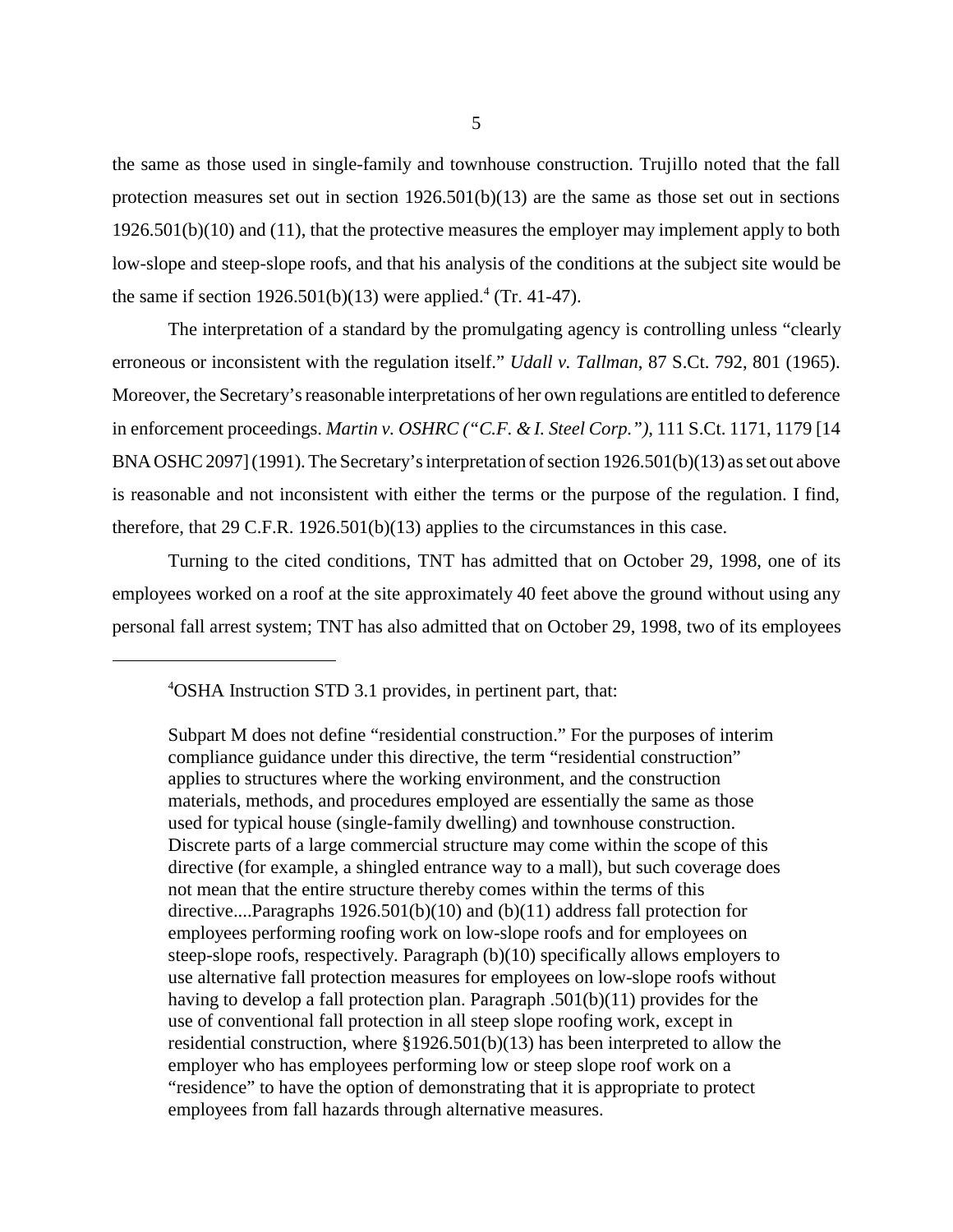worked on a roof at the site approximately 50 feet above the ground without using any personal fall arrest system.<sup>5</sup> The CO's testimony and videotape corroborate these admissions and unequivocally establish that section 1926.501(b)(13) applies to the subject site, that TNT did not comply with the standard's terms, and that TNT's employees were exposed to the violative conditions. The CO's testimony and videotape also establish TNT's knowledge of the cited conditions. It is clear Thomas Mlodzinski knew of the standard's requirements, as fall protection was available and used on the job before the inspection. It is also clear Mlodzinski had actual knowledge of the violations, as he was working alongside his employees in the same unsafe manner; as TNT's owner, his knowledge is imputable to the company. *Pride Oil Well Svc.,* 15 BNA OSHC 1809 (No. 87-692, 1992). Based on the record, the cited conditions are affirmed as violations of 29 C.F.R. 1926.501(b)(13).<sup>6</sup>

## *Classification of the Violation*

Section 17(k) of the Act, 29 U.S.C.  $\S$  666(k), provides that a violation is "serious" if there is " a substantial probability that death or serious physical harm could result" from the violation. In order to show that a violation is serious, the Secretary need not establish that an accident is likely to occur, but, rather, that an accident is possible and that it is probable that death or serious physical harm could occur. *Flintco Inc.*,16 BNA OSHA 1404, 1405 (No 92-1396, 1993). CO Trujillo testified that death or serious physical harm would be the expected result from falls from the heights involved in this case. (Tr. 40-41). Based on the record, the violation is properly classified as serious.

#### *Penalty*

Once a contested case is before the Commission, the amount of the penalty proposed by the Secretary is just that -- a proposal. What constitutes an appropriate penalty is a determination the Commission, as the final arbiter of penalties, must make. In making a penalty determination, "due consideration" must be give to the four criteria set out in section 17(j) of the Act, 29 U.S.C. § 666(j),

<sup>&</sup>lt;sup>5</sup>After TNT failed to respond to the Secretary's First Request for Admissions, which included the two admissions noted above, the Secretary sought an order deeming her requested admissions admitted. My order granting this request was issued on May 5, 1999. (Tr. 7-11; G-4).

<sup>&</sup>lt;sup>6</sup>In affirming the citation, I note that Thomas Mlodzinski declined to testify or to present any evidence at the hearing. Further, although he indicated that he had never employed the two workers in the CO's video and that he was not the other individual in the video, his assertions were not made under oath and are therefore given no credence. (Tr. 54-58).